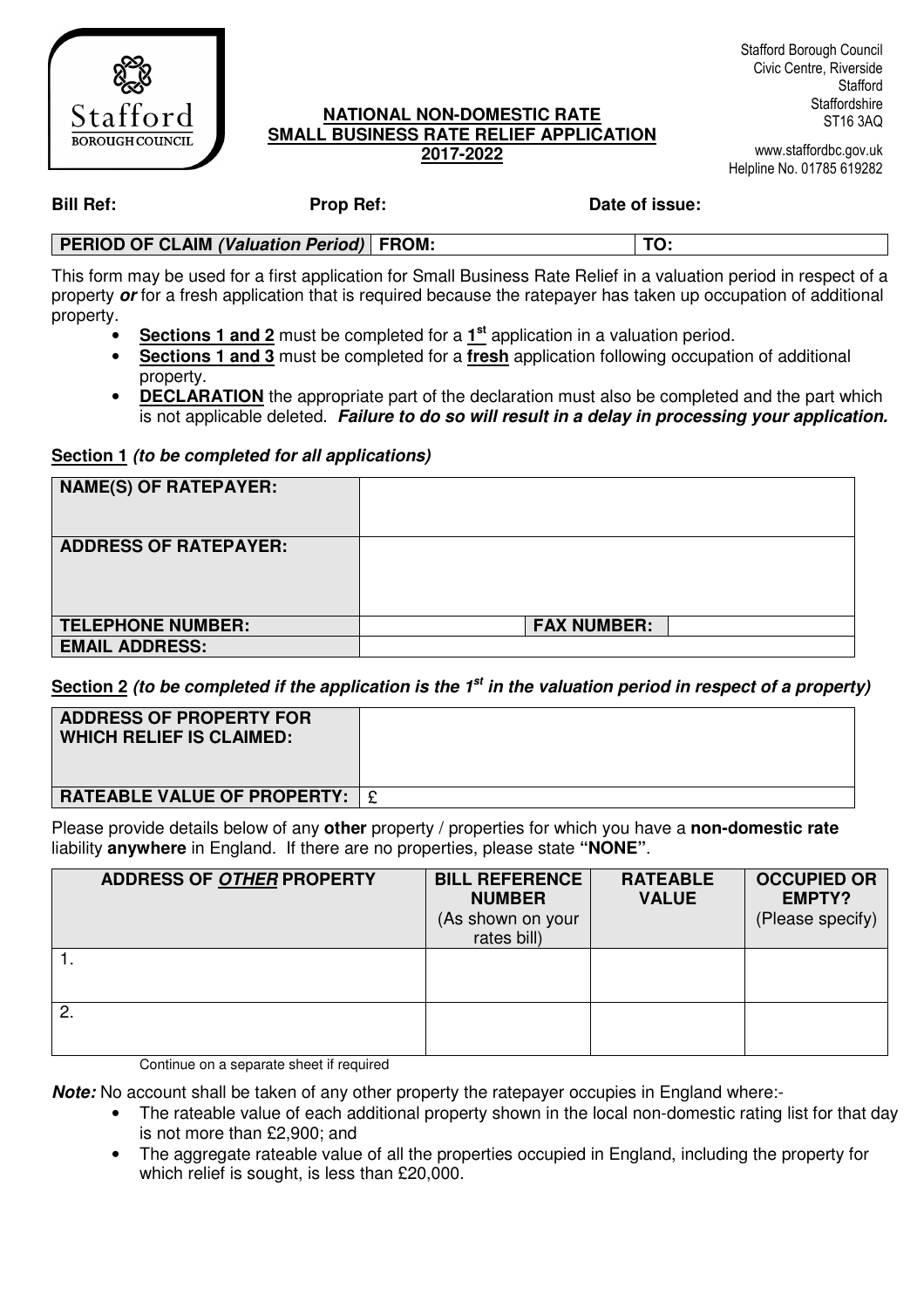**Section 3 (to be completed if the application is to notify of a change of circumstances but the property for which the ratepayer is seeking relief remains unchanged)** 

| <b>ADDRESS OF PROPERTY WHICH</b><br><b>RATEPAYER HAS STARTED TO</b><br><b>OCCUPY SINCE MAKING THEIR</b><br><b>FIRST APPLICATION:</b> |  |
|--------------------------------------------------------------------------------------------------------------------------------------|--|
| DATE STARTED TO OCCUPY THE<br><b>ABOVE PROPERTY:</b>                                                                                 |  |

### **DECLARATION**

The application must be signed by the ratepayer or a person authorised to sign on behalf of the ratepayer. This means, where the ratepayer is:-

- a) a partnership, a partner of that partnership;
- b) a trust, a trustee of that trust;
- c) a body corporate, a director of that body, and
- in any other case, a person duly authorised to sign on behalf of the ratepayer.

**\*** I confirm that the properties listed in Section 2 are the only properties in England occupied by

…………………………………………………………………………………………………………… …………………………………………………………………………………………………………… …………………………………………………………………………………………………………… **OR \*** I confirm that the changes listed in Section 3 are the only changes relating to properties in England occupied by …………………………………………………………………………………………………………… . The contract of the contract of the contract of the contract of the contract of the contract of the contract of the contract of the contract of the contract of the contract of the contract of the contract of the contrac ……………………………………………………………………………………………………………. **and** the date of those changes has been accurately recorded.

#### **\*delete as appropriate**

(Signature of the ratepayer / person authorised to sign)

(Capacity of person signing)

(Date)

 **WARNING**

This application covers the period 01.04.2017 to 31.03.2022

**It is a criminal offence for a ratepayer to give false information when making an application for small business rate relief.** 

**Changes of circumstances should be declared promptly. Failure to report a change within 4 weeks will result in a loss of your Small Business Rate Relief entitlement.** 

**The information given on this form may be held on computer. If so, it will be subject to the provisions of the Data Protection Act 1998. It will be checked against other information held and may also be used to amend the Council's council tax and benefit records.**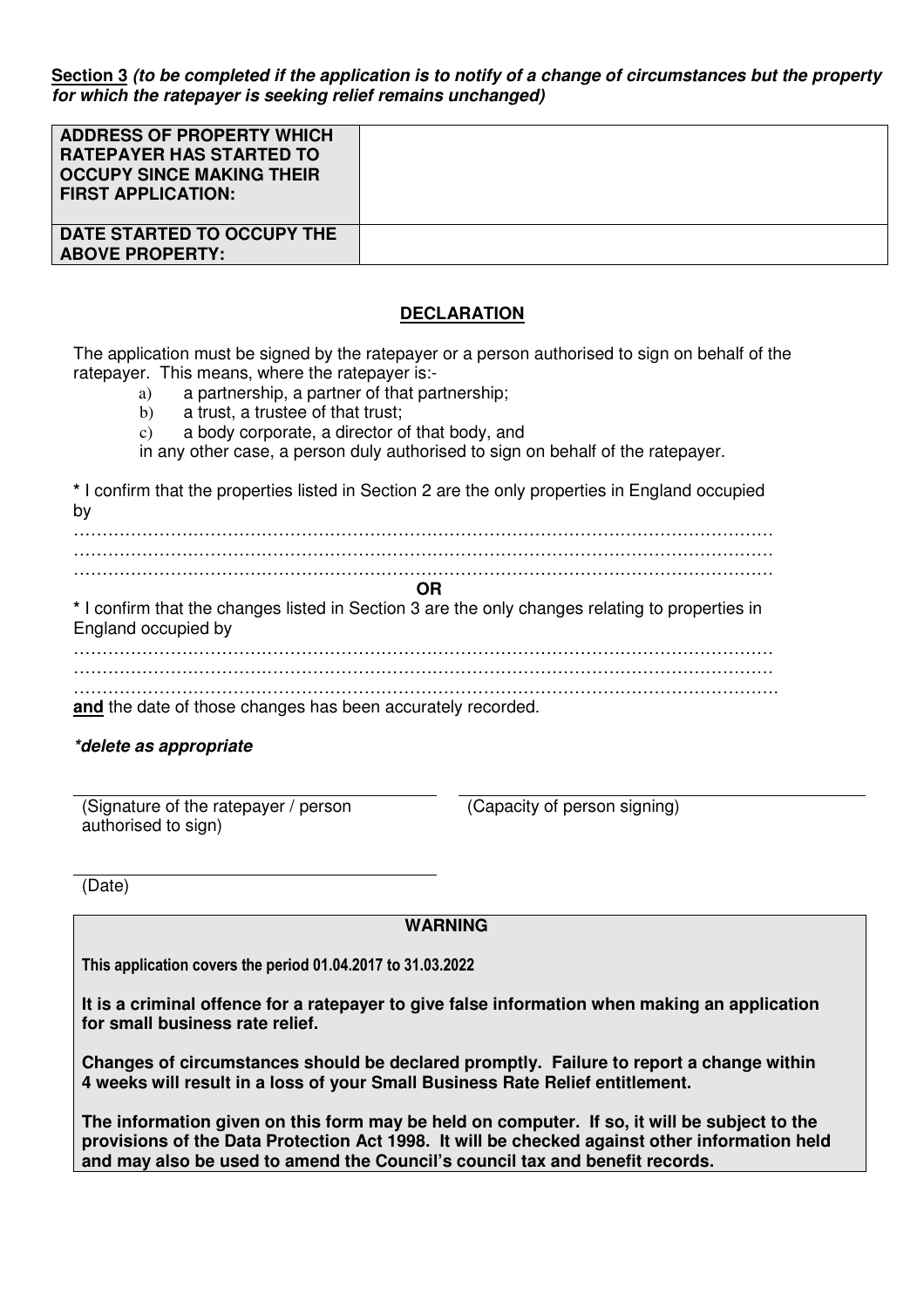

# **Small Business Rate Relief Scheme Summary Guide**

Stafford Borough Council Civic Centre, Riverside **Stafford Staffordshire** ST16 3AQ

www.staffordbc.gov.uk Helpline No. 01785 619282

## **Outline of the Scheme**

# **1 April 2017 – 31 March 2022**

Eligible properties with a rateable value of £12,000 or less will get 100% rate relief. This will decrease on a sliding scale from 100% to 0% for properties with rateable values between £12,001to £15,000.

**Example** If your rateable value is £13,500 then you will get 50% relief; if your rateable value is £14,000 then you will get 33% relief off your bill.

If your property in England has a rateable value below £51,000 then your bill will be automatically calculated using the small business multiplier, which is lower than the standard one. The small business multiplier is 46.6p and the standard multiplier is 47.9p from 1 April 2017 to 31 March 2018.

Unoccupied properties cannot qualify for the relief.

## **If you use more that one property**

When you get a second property, you will keep getting any existing relief on your main property for 12 months.

You can still get small business rate relief on your main property after this if both of the following apply:

- None of your other properties have a rateable value above £2,899
- The total rateable value of all of your properties is less than £20,000

# **Changes of Circumstances**

The ratepayer must notify the billing authority of particular changes in circumstances that may affect their entitlement to the relief, within **four weeks** starting on the day **after** the change occurred.

These changes are:

- Increases in the rateable value of a property occupied by the ratepayer which is not in the area of the billing authority granting Small Business Rate Relief – these changes will have to be notified in writing; and
- The ratepayer coming into occupation of any property which is not mentioned in their application for relief – these changes will have to be notified through a fresh application for Small Business Rate Relief.

Failure to notify the authority will mean that the ratepayer will no longer be entitled to the relief. If the ratepayer notifies the authority after the 4 week period, the ratepayer would lose relief from the day after the date of change until the day on which the authority is notified.

# **Calculation of the Bill**

The relief will be applied to one property only.

The threshold of £20,000 will be based on the location of the main property – not the location of the additional properties.